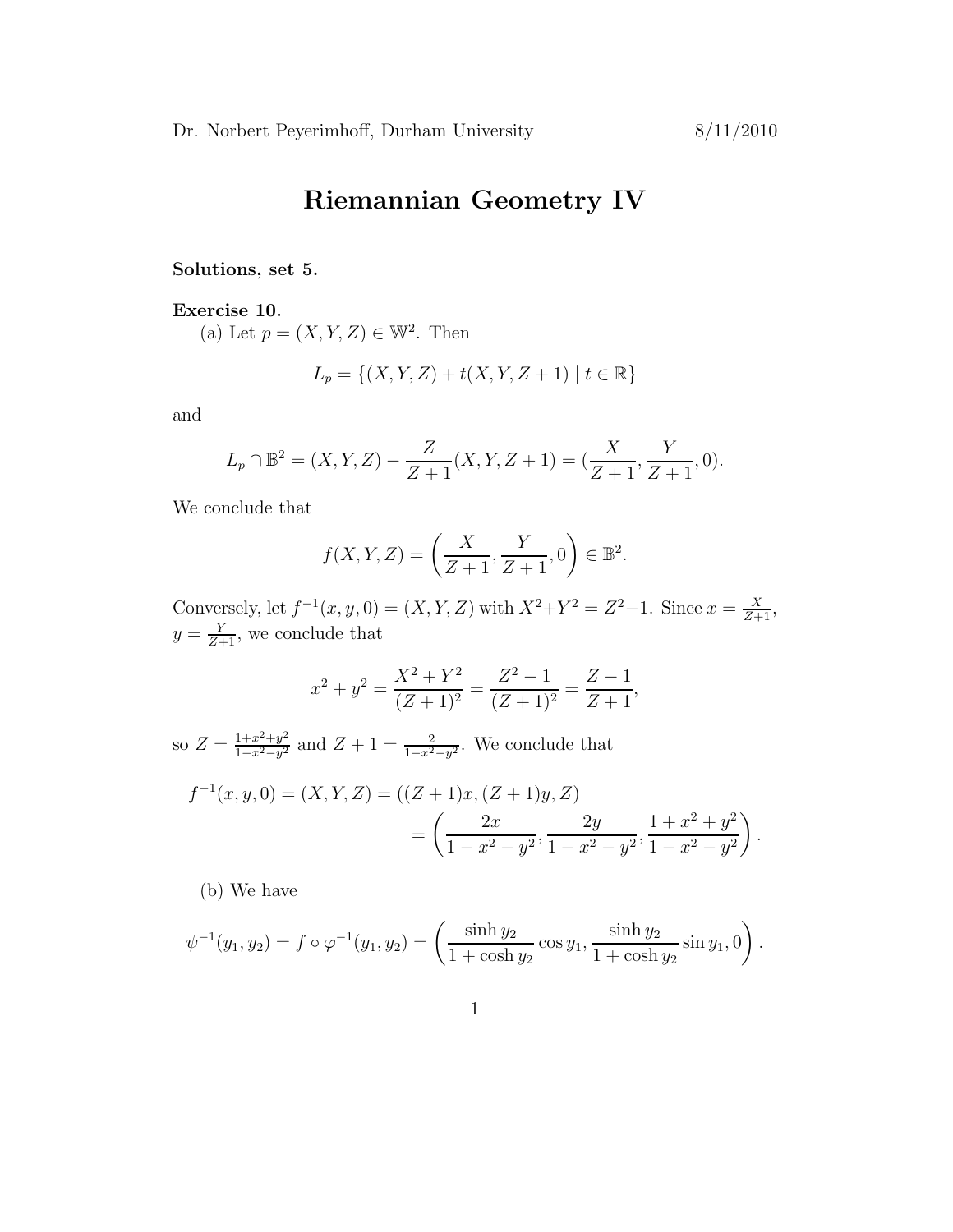(c) Let  $p = \varphi^{-1}(x_1, x_2) = (\cos x_1 \sinh x_2, \sin x_1 \sinh x_2, \cosh x_2)$ . Then  $f(p) = \psi^{-1}(x_1, x_2)$ , so  $y_1 = x_1, y_2 = x_2$ . So  $\sinh x_2$  $\setminus$ 

$$
f(p) = \left(\frac{\sinh x_2}{1 + \cosh x_2} \cos x_1, \frac{\sinh x_2}{1 + \cosh x_2} \sin x_1, 0\right).
$$

Moreover, we have

$$
\frac{\partial}{\partial y_1}\Big|_{f(p)} = \frac{1}{1 + \cosh x_2} \left(-\sinh x_2 \sin x_1, \sinh x_2 \cos x_1, 0\right),
$$
  

$$
\frac{\partial}{\partial y_2}\Big|_{f(p)} = \frac{1}{1 + \cosh x_2} \left(\cos x_1, \sin x_1, 0\right).
$$

We know from Example 14 (a) that

$$
\begin{aligned}\n\left\langle \frac{\partial}{\partial x_1} \Big|_p, \frac{\partial}{\partial x_1} \Big|_p \right\rangle_p &= \sinh^2 x_2, \\
\left\langle \frac{\partial}{\partial x_1} \Big|_p, \frac{\partial}{\partial x_2} \Big|_p \right\rangle_p &= 0, \\
\left\langle \frac{\partial}{\partial x_2} \Big|_p, \frac{\partial}{\partial x_2} \Big|_p \right\rangle_p &= 1.\n\end{aligned}
$$

We obviously have

$$
\left\langle \frac{\partial}{\partial y_1} \Big|_{f(p)}, \frac{\partial}{\partial y_2} \Big|_{f(p)} \right\rangle_{f(p)} = 0.
$$

Since

$$
||f(p)||_0^2 = \frac{\sinh^2 x_2}{(1 + \cosh x_2)^2},
$$

(where  $\|\cdot\|_0$  denotes the standard Euclidean norm,) we conclude that

$$
1 - ||f(p)||_0^2 = \frac{2}{1 + \cosh x_2}.
$$

We calculate

$$
\left\langle \frac{\partial}{\partial y_1} \Big|_{f(p)}, \frac{\partial}{\partial y_1} \Big|_{f(p)} \right\rangle_{f(p)} =
$$
  

$$
\frac{4}{(1 - \|f(p)\|_0^2)^2} \frac{1}{(1 + \cosh x_2)^2} \|(-\sinh x_2 \sin x_1, \sinh x_2 \cos x_1, 0)\|_0^2 =
$$
  

$$
\sinh^2 x_2 \sin^2 x_1 + \sinh^2 x_2 \cos^2 x_1 = \sinh^2 x_2.
$$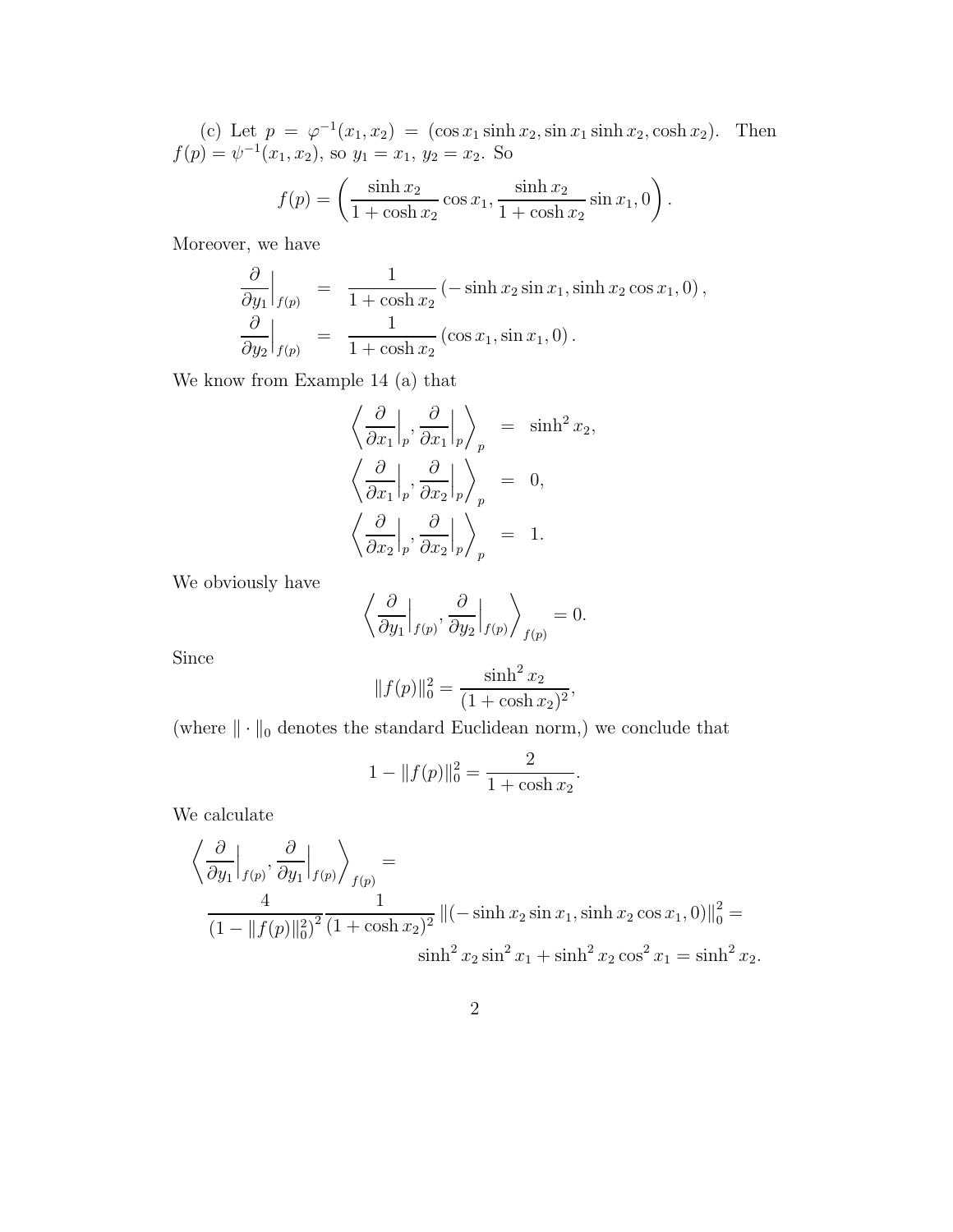Similarly, we obtain

$$
\left\langle \frac{\partial}{\partial y_2} \Big|_{f(p)}, \frac{\partial}{\partial y_2} \Big|_{f(p)} \right\rangle_{f(p)} = \frac{4}{(1 - \|f(p)\|_0^2)^2} \frac{1}{(1 + \cosh x_2)^2} \|(\cos x_1, \sin x_1, 0)\|_0^2 = \cos^2 x_1 + \sin^2 x_1 = 1.
$$

## Exercise 11.

(a) We calculate

$$
Df_A(z)(v) = \frac{d}{dt}\Big|_{t=0} f_A(z+tv) = \frac{d}{dt}\Big|_{t=0} \frac{a(z+tv) + b}{c(z+tv) + d}
$$
  
= 
$$
\frac{av(cz+d) = (az+b)cv}{(cz+d)^2} = \frac{(ad-bc)v}{(cz+d)^2} = \frac{1}{(cz+d)^2}v,
$$

where we used in the last step that det  $A = ad - bc = 1$ . The imaginary part of  $f_A(z)$  is related to the imaginary part of z in the following way:

$$
\text{Im}(f_A(z)) = \text{Im}\left(\frac{az+b}{cz+d}\right) = \text{Im}\left(\frac{(az+b)(c\bar{z}+d)}{|cz+d|^2}\right)
$$
  
= 
$$
\frac{1}{|cz+d|^2}\text{Im}(adz+bc\bar{z}+ac|z|^2+bd) = \frac{(ad-bc)\text{Im}(z)}{|cz+d|} = \frac{\text{Im}(z)}{|cz+d|^2}.
$$

We conclude that

$$
g_{f_A(z)}(Df_A(z)(v), Df_A(z)(v)) = \frac{1}{\text{Im}(f_A(z))^2} \frac{1}{|cz+d|^4} \langle v, v \rangle
$$
  
= 
$$
\frac{|cz+d|^4}{\text{Im}(z)} \frac{1}{|cz+d|^4} \langle v, v \rangle = \frac{1}{\text{Im}(z)} \langle v, v \rangle = g_z(v, v),
$$

so  $f_A$  is an isometry.

(b) One easily checks that  $f_{A_1}(z) = z + x$  and  $f_{A_2}(z) = yz$  for  $A_1 = z$  $\begin{pmatrix} 1 & x \\ 0 & 1 \end{pmatrix}$  and  $A_2 =$  $\int y^{1/2} = 0$ 0  $y^{-1/2}$  $\setminus$ . The group action property tells us then that  $\sigma$ 

$$
f_{A_1A_2}(i) = f_{A_1} \circ f_{A_2}(i) = f_{A_1}(iy) = x + iy \in \mathbb{H}^2,
$$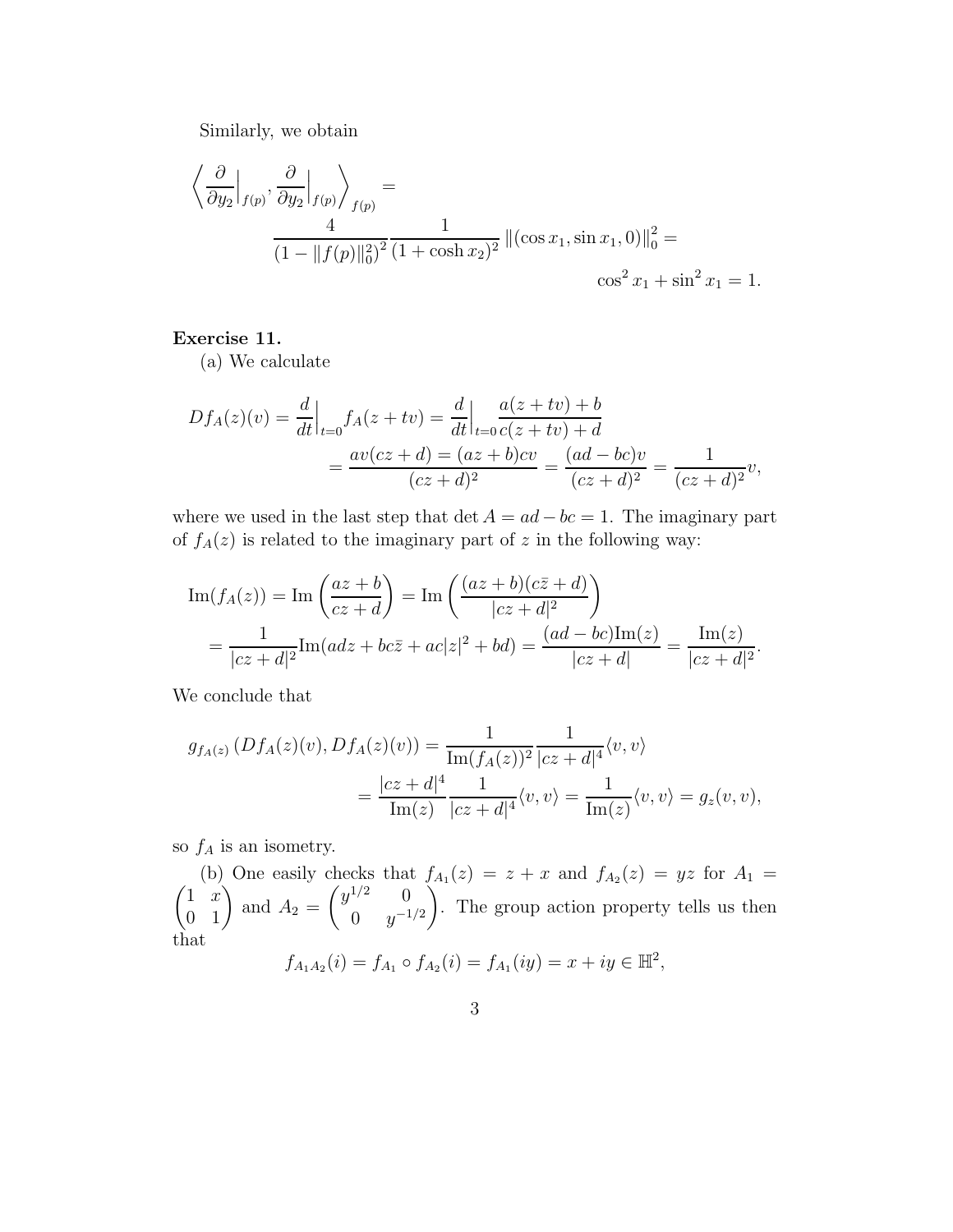which means that  $\{f_A(i) | A \in SL(2,\mathbb{R})\} = \mathbb{H}^2$ .

(c) First let 
$$
A = \begin{pmatrix} \cos \alpha & \sin \alpha \\ -\sin \alpha & \cos \alpha \end{pmatrix}
$$
 be an arbitrary matrix in  $SO(2)$ . Then

$$
f_A(i) = \frac{i \cos \alpha + \sin \alpha}{-i \sin \alpha + \cos \alpha} = (\sin \alpha + i \cos \alpha)(\cos \alpha + i \sin \alpha) = i.
$$

Conversely, let 
$$
A = \begin{pmatrix} a & b \\ c & d \end{pmatrix}
$$
 be such that

$$
f_A(i) = \frac{ai+b}{ci+d} = i.
$$

Then  $ai+b = -c+di$ , i.e.,  $a = d$  and  $b = -c$ . Moreover,  $1 = ad-bc = a^2+b^2$ . Therefore, there exists  $\alpha \in [0, 2\pi)$  such that  $a = \cos \alpha$  and  $b = \sin \alpha$  and

$$
A = \begin{pmatrix} \cos \alpha & \sin \alpha \\ -\sin \alpha & \cos \alpha \end{pmatrix} \in SO(2).
$$

**Exercise 12.**  $T^2$  is the rotation of a circle in the  $(X, Z)$ -plane with centre  $(R, 0, 0)$  and radius  $r > 0$  around the vertical Z-axis.

We first note that

$$
\frac{\partial}{\partial x_1}|_{\varphi^{-1}(x_1, x_2)} = (-r \sin x_1 \cos x_2, -r \sin x_1 \sin x_2, r \cos x_1),\n\frac{\partial}{\partial x_2}|_{\varphi^{-1}(x_1, x_2)} = (- (R + r \cos x_1) \sin x_2, (R + r \cos x_1) \cos x_2, 0).
$$

This implies that

$$
(g_{ij}(\varphi^{-1}(x_1,x_2))) = \begin{pmatrix} r^2 & 0 \\ 0 & (R+r\cos x_1)^2 \end{pmatrix}.
$$

So  $\sqrt{\det(g_{ij}(\varphi^{-1}(x_1, x)2))} = r(R + r \cos x_1)$ . Since  $\varphi^{-1}(V) = U \subset T^2$  covers all of  $T^2$  expect a set of measure zero, we obtain

$$
\text{vol}(T^2) = \text{vol}(U) = \int_V r(R + r \cos x_1) dx_1 dx_2
$$
  
= 
$$
\int_0^{2\pi} \int_0^{2\pi} r(R + r \cos x_1) dx_1 dx_2 = 4\pi^2 rR.
$$